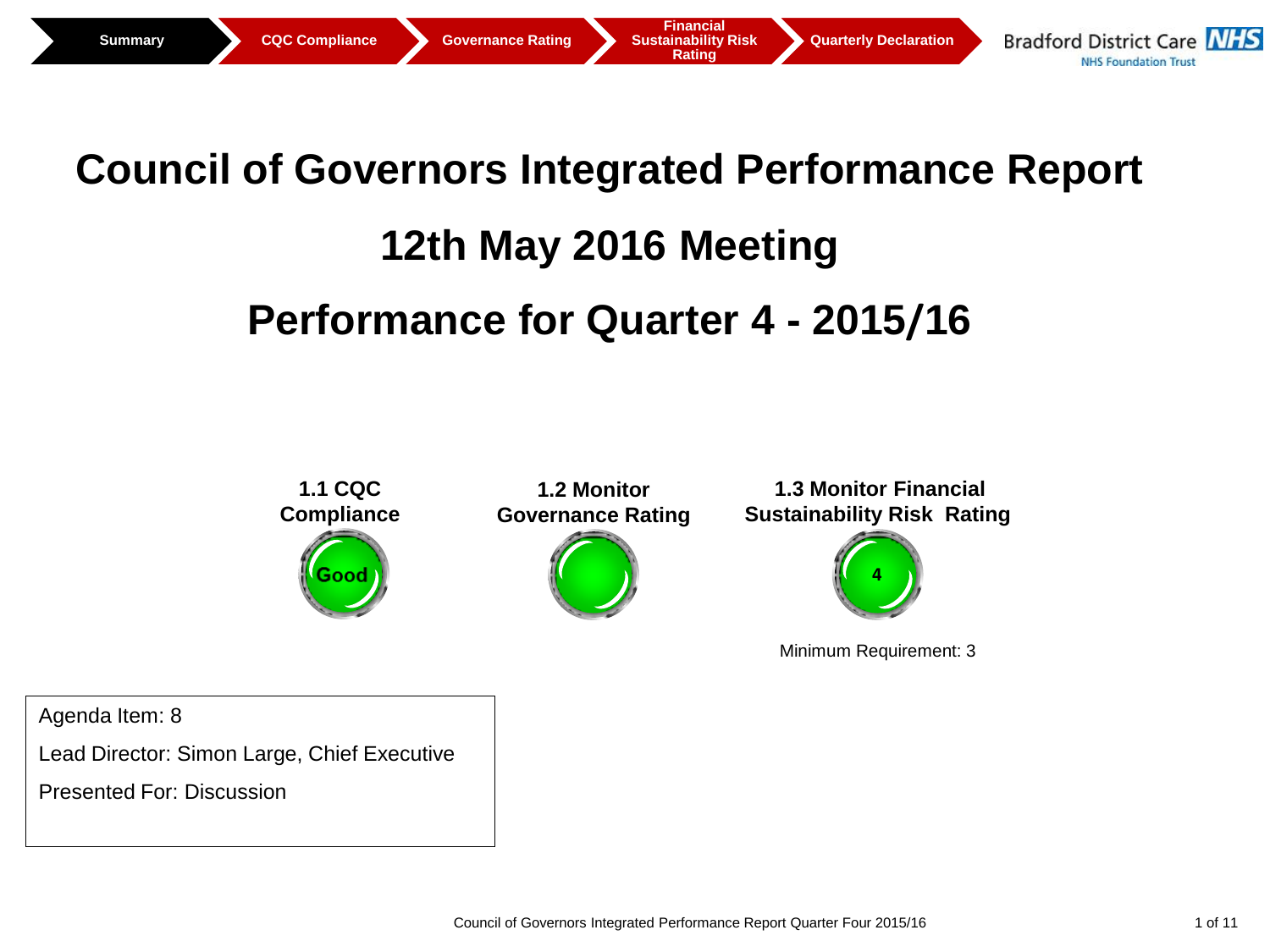|                | The slide shows key issues that were highlighted to Board in the Board Integrated Performance Report<br>(BIPR). Governors have separate access to this report.                                                                                                                                                                                                                                                                                                                                                                                                                                                                                                                                                                                                                                                                                                                                                                                                                                         |
|----------------|--------------------------------------------------------------------------------------------------------------------------------------------------------------------------------------------------------------------------------------------------------------------------------------------------------------------------------------------------------------------------------------------------------------------------------------------------------------------------------------------------------------------------------------------------------------------------------------------------------------------------------------------------------------------------------------------------------------------------------------------------------------------------------------------------------------------------------------------------------------------------------------------------------------------------------------------------------------------------------------------------------|
| <b>Section</b> | <b>Key Highlights</b>                                                                                                                                                                                                                                                                                                                                                                                                                                                                                                                                                                                                                                                                                                                                                                                                                                                                                                                                                                                  |
| <b>Monitor</b> | • All quarter 4 Monitor performance requirements have been met.<br>• M3 - Dental 18 week waiting time performance has fluctuated with in the quarter but remains above target.<br>• M7 - Publication of the national Early Intervention in Psychosis (EIP) commissioning guidance is still awaited,<br>however estimate data is provided to Board for the first time in March 2016. Work is ongoing to ensure full<br>compliance with this requirement by Q3 2016/17.<br>• M10 & M11 - Trust performance against new national waiting time standards for Improving Access to<br>Psychological Therapies (IAPT) is above the local contract trajectory at the end of 2015/16 and above the<br>requirements that apply from 1 <sup>st</sup> April 2016.                                                                                                                                                                                                                                                  |
| Quality        | • Three Duty of candour incidents have been reported in Quarter 4, details have been provided to Board.<br>• The Trust's internal assessment of quarter 4 Commissioning for Quality and Innovation (CQUIN) requirements<br>is 97% achievement, with a small shortfall in the audit results of the 'cardio metabolic assessment and<br>treatment for patients with psychosis' CQUIN. As this is also a CQUIN in 2016/17 work will continue to meet the<br>full CQUIN requirements as soon as possible.<br>• Sickness absence remains above the Trust's 4.0% target however there has been a reducing trend over the last<br>3 months. Other workforce performance indicators such as appraisals and mandatory training remain above<br>target.<br>• Labour turnover remains above target with a full report provided as part of April 2016 Board Integrated<br>Performance Report.<br>• BDCFT was the highest ranked Mental Health Trust in England for uptake of flu immunisation by front line staff. |
| Locality       | • Locality Performance Meetings (LPMs) were not held in January 2016 to allow smooth transitions to the new<br>operational service structures and to allow for final quarter 3 reporting in the pervious structures. LPMs are now<br>successfully reorganised and overall annual performance for key metrics has been achieved.<br>• The Trust is agreeing a 2016/17 action plan for the Improving Access to Psychological Therapies (IAPT)<br>services.                                                                                                                                                                                                                                                                                                                                                                                                                                                                                                                                               |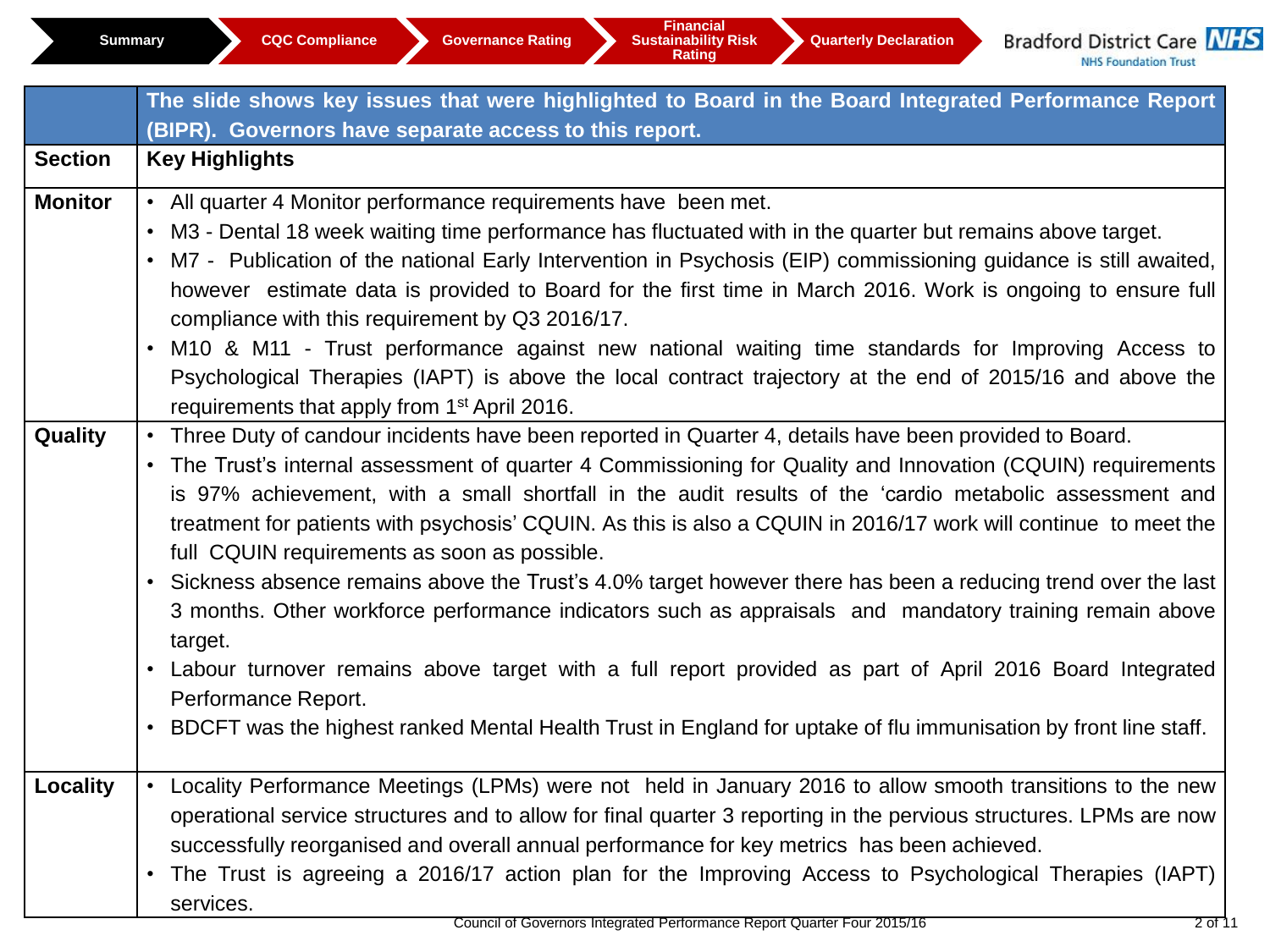**Bradford District Care NHS** NHS Foundation Trust

|                | The slide shows key issues that were highlighted to Board in the Board Integrated Performance                 |  |  |  |  |  |  |  |
|----------------|---------------------------------------------------------------------------------------------------------------|--|--|--|--|--|--|--|
|                | Report (BIPR). Governors have separate access to this report.                                                 |  |  |  |  |  |  |  |
| <b>Section</b> | <b>Key Highlights</b>                                                                                         |  |  |  |  |  |  |  |
| Change         | • 11 of the 15 'live' projects are reporting on track. One project is red rated relating to the generation of |  |  |  |  |  |  |  |
| Programme      | targeted CIP revenues for the Intensive Therapy Centre (ITC) and continues to be reviewed by Change           |  |  |  |  |  |  |  |
|                | Programme Board in terms of mitigation.                                                                       |  |  |  |  |  |  |  |
|                | • Three projects have been amber rated; Agile Working, Bank & Agency Reductions and the Care                  |  |  |  |  |  |  |  |
|                | Pathways and Packages Project.                                                                                |  |  |  |  |  |  |  |
|                | • Transformational and transactional schemes for 2016/17 have been agreed by Change Programme                 |  |  |  |  |  |  |  |
|                | Board.                                                                                                        |  |  |  |  |  |  |  |
| <b>Finance</b> | • The Month 12 position reflects continued achievement of a Financial Sustainability Risk Rating of 4.        |  |  |  |  |  |  |  |
|                | • The Month 12 position on all key indicators is rated green except for capital which is amber.               |  |  |  |  |  |  |  |
|                | • The Trust has achieved the planned surplus for 2015/16, although it should be noted that it was             |  |  |  |  |  |  |  |
|                | extremely challenging. Every effort will need to be made in 2016/17 to manage spend within budgets            |  |  |  |  |  |  |  |
|                | and ensure delivery of agreed CIP plans.                                                                      |  |  |  |  |  |  |  |
|                | • The cash indicator has been amber rated for a number of months, a cash management action plan was           |  |  |  |  |  |  |  |
|                | introduced in January which has been extremely successful and the Cash indicator for March is now             |  |  |  |  |  |  |  |
|                | green rated.                                                                                                  |  |  |  |  |  |  |  |
|                | • The Capital plan for Month 12 has reported a slight overspend against plan of £17k, which represents a      |  |  |  |  |  |  |  |
|                | 0.5% variance from plan. There has been a small overrun on a number of estates schemes. As the FT             |  |  |  |  |  |  |  |
|                | does not have a Capital Resource Limit, this does not report a breach in financial targets.                   |  |  |  |  |  |  |  |
| <b>Summary</b> | The March 2016 Board Integrated Performance Report shows strong performance, with the majority of             |  |  |  |  |  |  |  |
|                | quarterly and year end requirements being successfully achieved.                                              |  |  |  |  |  |  |  |
|                | Information within this report supports the Trust's quarter 4 submission to Monitor of actual performance     |  |  |  |  |  |  |  |
|                | against plan. The Trust is compliant with the terms contained within the Monitor provider licence for quarter |  |  |  |  |  |  |  |
|                | 4.                                                                                                            |  |  |  |  |  |  |  |
|                | Correlation of quality information (including patient experience and safety related measures) performance,    |  |  |  |  |  |  |  |
|                | finance, workforce and health and safety information has taken place and did not identify any areas of        |  |  |  |  |  |  |  |
|                | particular concern.                                                                                           |  |  |  |  |  |  |  |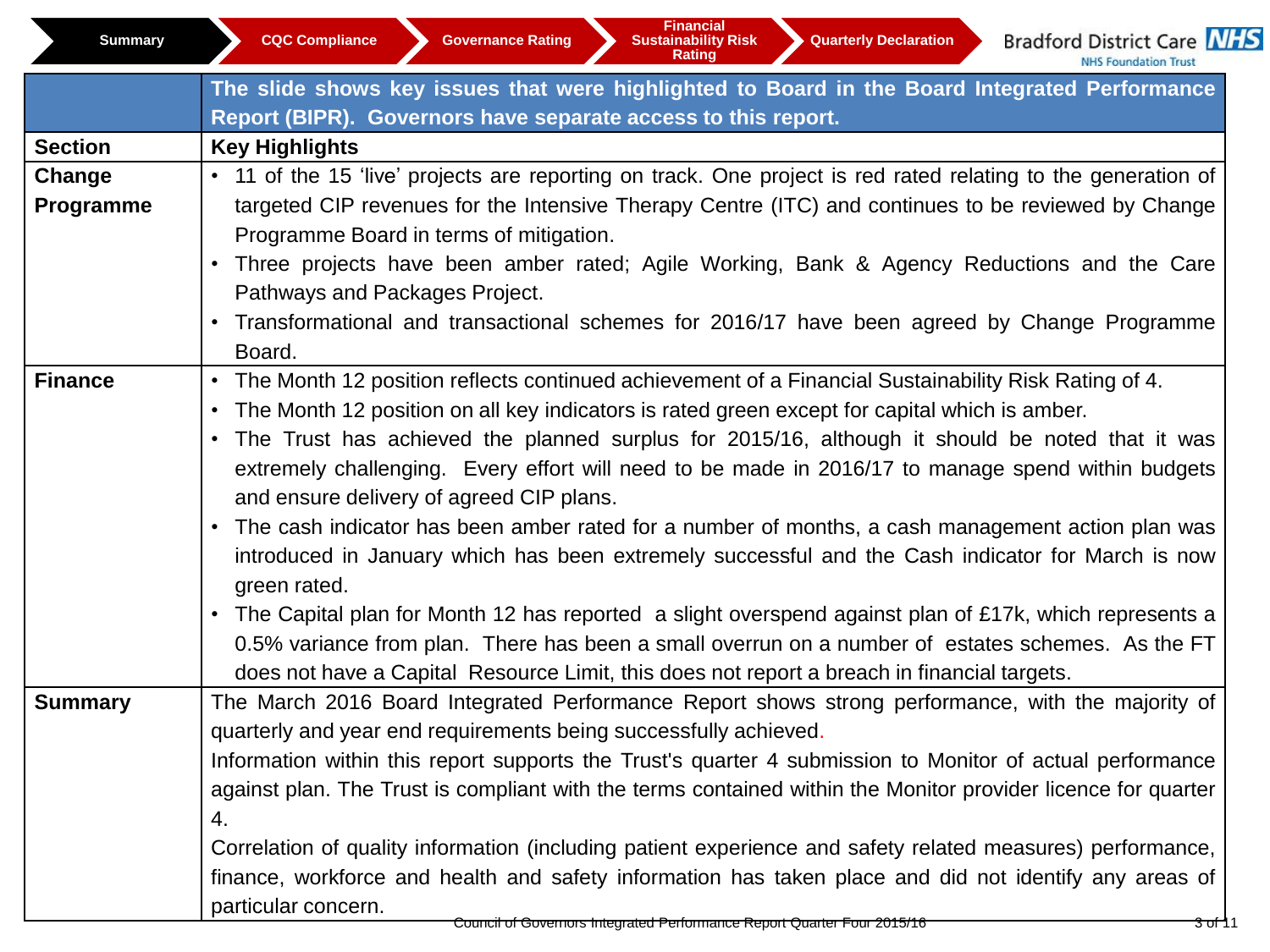# **1.1 CQC Compliance**

| <b>Description</b>       | This slide provides more detail in relation to the Care Quality Commission (CQC) Compliance<br>rating shown on slide 1 (button 1.1).<br>This rating reflects the outcome of the CQC inspection of BDCFT services conducted in June<br>2014 and will remain unchanged until the CQC conduct a further inspection.                                                                                                                                                                                                                                                                                                                                                                                                               |
|--------------------------|--------------------------------------------------------------------------------------------------------------------------------------------------------------------------------------------------------------------------------------------------------------------------------------------------------------------------------------------------------------------------------------------------------------------------------------------------------------------------------------------------------------------------------------------------------------------------------------------------------------------------------------------------------------------------------------------------------------------------------|
| Quarter 4<br>performance | <b>CQC</b> inspection update<br>On January 11th to 14th, the CQC undertook their 'focussed inspection' of BDCFT services; the<br>purpose of the visit was to follow up on progress since the full inspection in June 2014 with a<br>particular focus on the two 'must do' (compliance) actions identified (improvements to the<br>Health Based Place of Safety suites and embedding the continuous care medical model). Initial<br>verbal feedback was positive.<br>The report in relation to the January 2016 inspection was expected in early April however<br>recent communications with the CQC indicate that there is some timescale slippage and at this<br>point in time it is unclear when we will receive the report. |
| Projected<br>Performance | Initial feedback from the CQC indicates that the outcome of the inspection will be positive; the<br>Trust feels there is the potential for the current amber rating (requires improvement) on the<br>'safe' domain to be rated green (good) however this cannot be confirmed until the formal<br>report is received.                                                                                                                                                                                                                                                                                                                                                                                                           |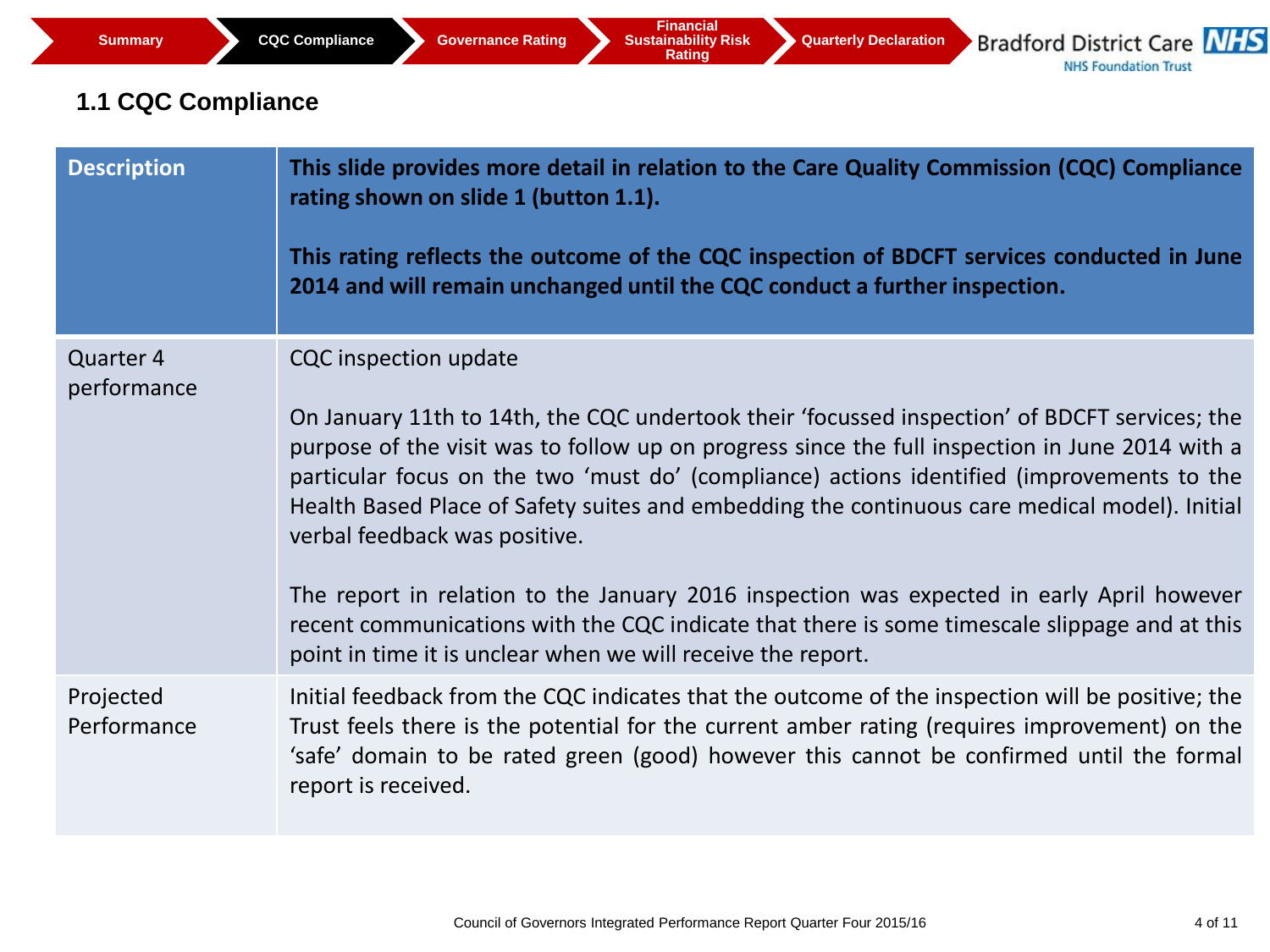# **1.2 Monitor Governance rating**

| <b>Description</b>       | The following Monitor slide shows the Trust's performance against national targets for<br>providers of mental health and community services. Indicators cover a range of access, data<br>quality and outcome targets.<br>Monitor expects NHS Foundation Trusts (FT) to meet the national targets, achieving 'green'<br>rated performance for each indicator, each quarter.<br>Monitor uses performance against national targets alongside other information e.g.<br>inspection outcomes to assess the strength of governance at an NHS FT. This is the "Monitor<br>Governance Rating" on slide 1 (button 1.2). |
|--------------------------|----------------------------------------------------------------------------------------------------------------------------------------------------------------------------------------------------------------------------------------------------------------------------------------------------------------------------------------------------------------------------------------------------------------------------------------------------------------------------------------------------------------------------------------------------------------------------------------------------------------|
| Quarter 4<br>Performance | Performance is scrutinised at monthly Locality Performance meetings and Director/Deputy<br>Director meetings chaired by the Chief Executive.<br>The Trust's assessment of governance rating is green, meaning no governance concerns are<br>evident.                                                                                                                                                                                                                                                                                                                                                           |
| Projected<br>Performance | All targets are projected to remain green in 2016/17                                                                                                                                                                                                                                                                                                                                                                                                                                                                                                                                                           |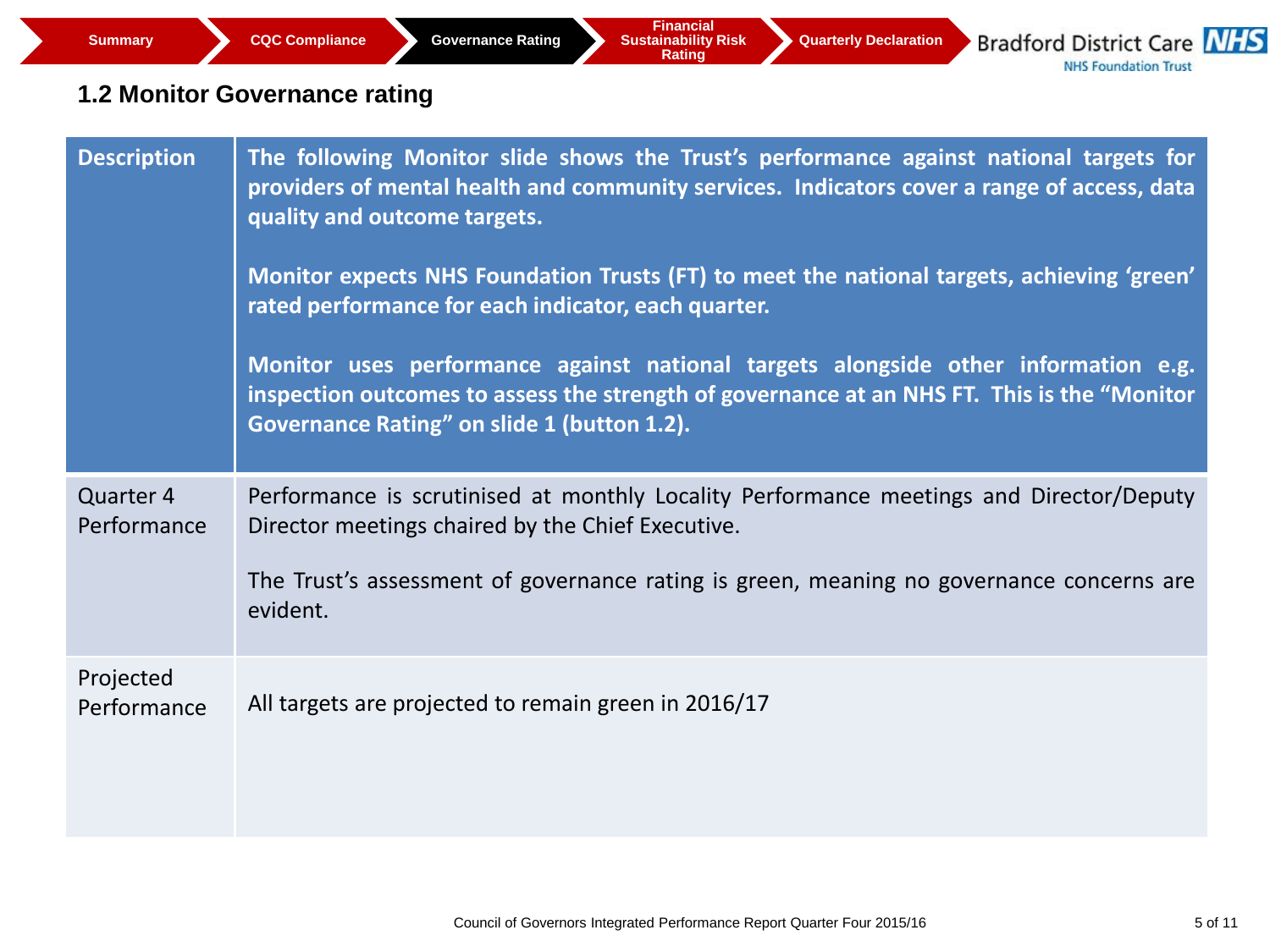**Rating** 

### **1.2 Monitor Indicators – Quarter 4 2015/16**

| Indicator<br>No. | Indicator                                                                                                                                                                      | Target      | Q1 | 2015/16 2015/16<br>Q2       | 2015/16<br>Q3 | 2015/16<br>Q4               | Indicator<br>No. | Indicator                                                                                                                                                                   | <b>Target</b>                                | 2015/16<br>Q1           | 2015/16<br>Q2 | 2015/16<br>Q3     | 2015/16<br>Q4                      |
|------------------|--------------------------------------------------------------------------------------------------------------------------------------------------------------------------------|-------------|----|-----------------------------|---------------|-----------------------------|------------------|-----------------------------------------------------------------------------------------------------------------------------------------------------------------------------|----------------------------------------------|-------------------------|---------------|-------------------|------------------------------------|
|                  |                                                                                                                                                                                |             |    | Outturn   Outturn   Outturn |               | Outturn                     |                  |                                                                                                                                                                             |                                              | Outturn                 |               | Outturn   Outturn | Outturn                            |
| ΜЗ               | RTT dental 18 weeks waits - incomplete pathways<br>(Number of patients who have waited 18 weeks or less/Number<br>of patients waiting)                                         | 92.0%       |    |                             |               | 93.7%                       | M10              | 2.a. People with common mental health conditions<br>referred to the Improving Access to Psychological<br>Therapies programme will be treated within 6 weeks of<br>referral  | Q1 - 10%<br>Q2 - 20%<br>Q3 - 30%<br>Q4 - 60% | 52.6%<br>O <sub>1</sub> | 69.1%<br>Q2   | 85.0%<br>O3       | 89.5%<br>Q4                        |
| M4               | Mental Health Delayed Transfers of Care                                                                                                                                        | $\leq$ 7.5% |    |                             |               | 0.0%                        | M11              | 2.b. People with common mental health conditions<br>referred to the Improving Access to Psychological<br>Therapies programme will be treated within 18 weeks of<br>referral | Q1 - 50%<br>Q2 - 60%<br>Q3 - 70%<br>Q4 - 80% | 83.9%<br>O1             | 92.4%<br>Q2   | 95.0%<br>O3       | 97.1%<br>Q4                        |
| M <sub>5</sub>   | Admission to inpatients services had access to Crisis<br><b>Resolution Home Treatment Teams</b>                                                                                | 95.0%       |    |                             |               | 98.3%                       | M12              | Access to health care for people with a learning<br>disability                                                                                                              | 6 Green                                      |                         |               |                   | 6 Green                            |
| M6               | New psychosis cases by Early Intervention Teams                                                                                                                                | 95.0%       |    |                             |               | 147.2%                      | M13              | Community services data completeness: Referral to<br>treatment information                                                                                                  | 50.0%                                        |                         |               |                   | 66.4%<br>Jan &<br>Feb data<br>only |
| M7               | Early intervention in Psychosis (EIP): People<br>experiencing a first episode of psychosis treated with a<br>NICE approved care package within two weeks of<br><b>referral</b> | 50.0%       |    |                             |               | 73.0%<br>March<br>2016 Data | M14              | Community services data completeness: Referral<br>information                                                                                                               | 50.0%                                        |                         |               |                   | 92.5%<br>Q4                        |
| M8               | Care Programme Approach patients receiving follow-up<br>contact within 7 days of discharge                                                                                     | 95.0%       |    |                             |               | 95.7%                       | M15              | Data completeness treatment activity information                                                                                                                            | 50.0%                                        |                         |               |                   | 99.7%<br>Q4                        |
| M <sub>9</sub>   | Care Programme Approach patients having formal<br>review within 12 months                                                                                                      | 95.0%       |    |                             |               | 95.9%                       | M16              | Mental Health data completeness: identifiers                                                                                                                                | 97.0%                                        |                         |               |                   | 99.6%                              |
|                  |                                                                                                                                                                                |             |    |                             |               |                             | M17              | Mental health data completeness: outcomes for patients<br>on Care Programme Approach                                                                                        | 50.0%                                        |                         |               |                   | 79.5%                              |

#### **Narrative:**

All quarter 4 Monitor requirements have been achieved.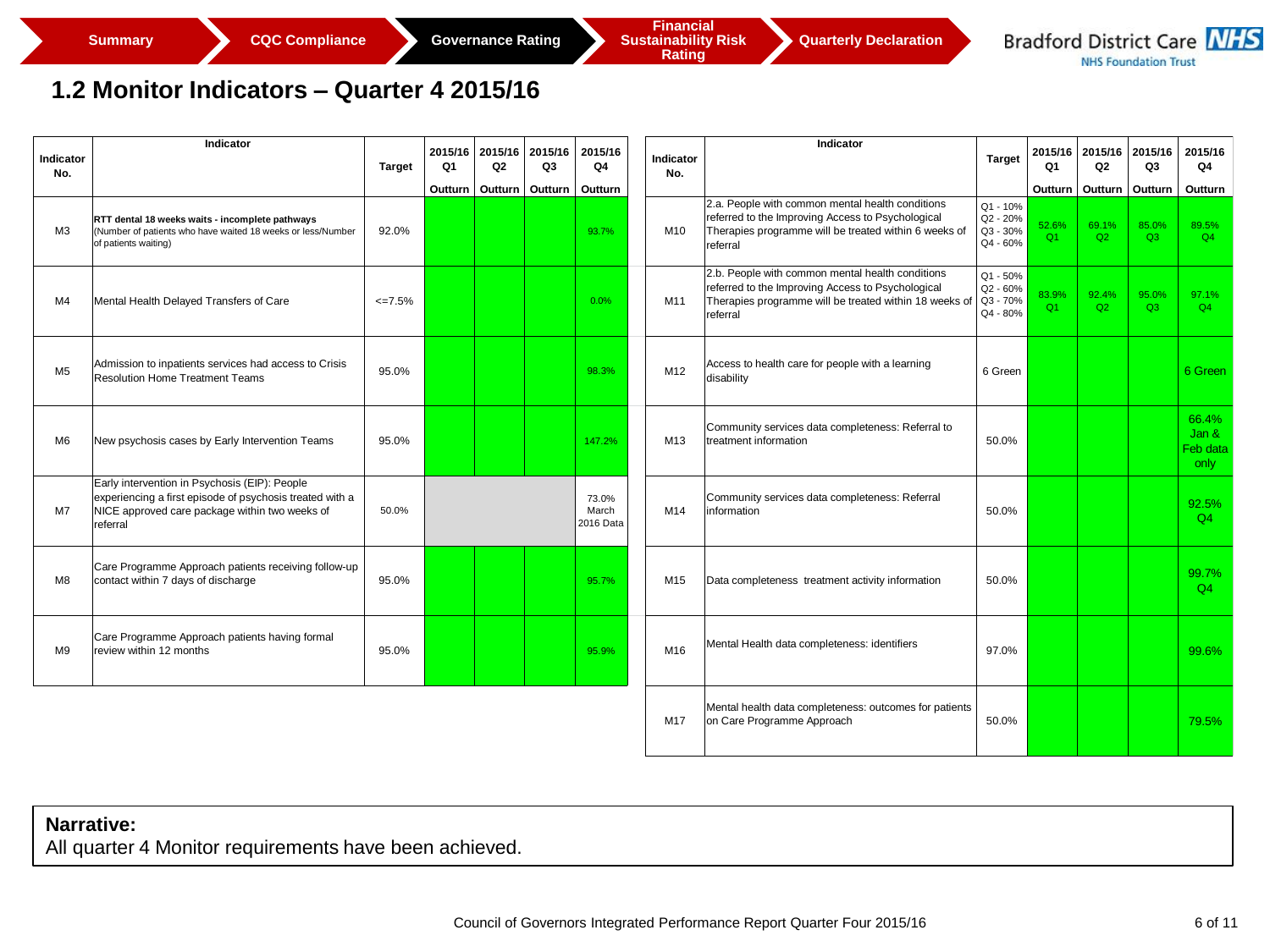**Summary CQC Compliance Governance Rating** 

**Financial Sustainability Risk Rating** 

**Quarterly Declaration**

**Bradford District Care NHS NHS Foundation Trust** 

# **1.3 Monitor Financial Sustainability Risk Rating**

| <b>Description</b>       | The following Monitor slide shows the Trust's performance against the national metrics for<br>measuring financial risk and other key financial performance measures. The Monitor rating<br>comprises four measures (the latter 2 being introduced from Quarter 3 2015/16:<br><b>Capital Servicing Capacity</b><br>1.<br>Liquidity<br>2.<br>3.<br><b>I&amp;E Margin</b><br><b>Variance From Plan</b><br>4.<br>Monitor uses these measures to assess the overall level of financial risk of an NHS FT. A<br>score of 4 represents the lowest possible risk (the best rating) with a minimum Monitor<br>required score of '3'. This is the "Monitor (Financial) Sustainability and Performance Risk<br>Rating" or FSRR on slide 1 (button 1.3). |
|--------------------------|----------------------------------------------------------------------------------------------------------------------------------------------------------------------------------------------------------------------------------------------------------------------------------------------------------------------------------------------------------------------------------------------------------------------------------------------------------------------------------------------------------------------------------------------------------------------------------------------------------------------------------------------------------------------------------------------------------------------------------------------|
| Quarter 4<br>Performance | Financial performance is scrutinised at monthly Locality Performance meetings and<br>Director/Deputy Director meetings chaired by the Chief Executive. EMT and the Finance<br>Business & Investment Committee review the quarter end position prior to consideration by<br>the Board and submission to Monitor. Using the FSRR the Trust's risk rating is '4'.                                                                                                                                                                                                                                                                                                                                                                               |
| Projected<br>Performance | Whilst a number of emerging financial risks have potential to impact moving into 2016/17, the<br>Trust anticipates at this stage being able to maintain a Monitor FSRR of at least a '3' for the<br>next 12 months by:<br>Identifying new cost reductions linked to service re-design for council contracts<br>Bringing forward planned cost improvements and exploring new business opportunities<br>$\overline{\phantom{a}}$<br>Considering the level of planned surplus and deploying reserves<br>$-$                                                                                                                                                                                                                                     |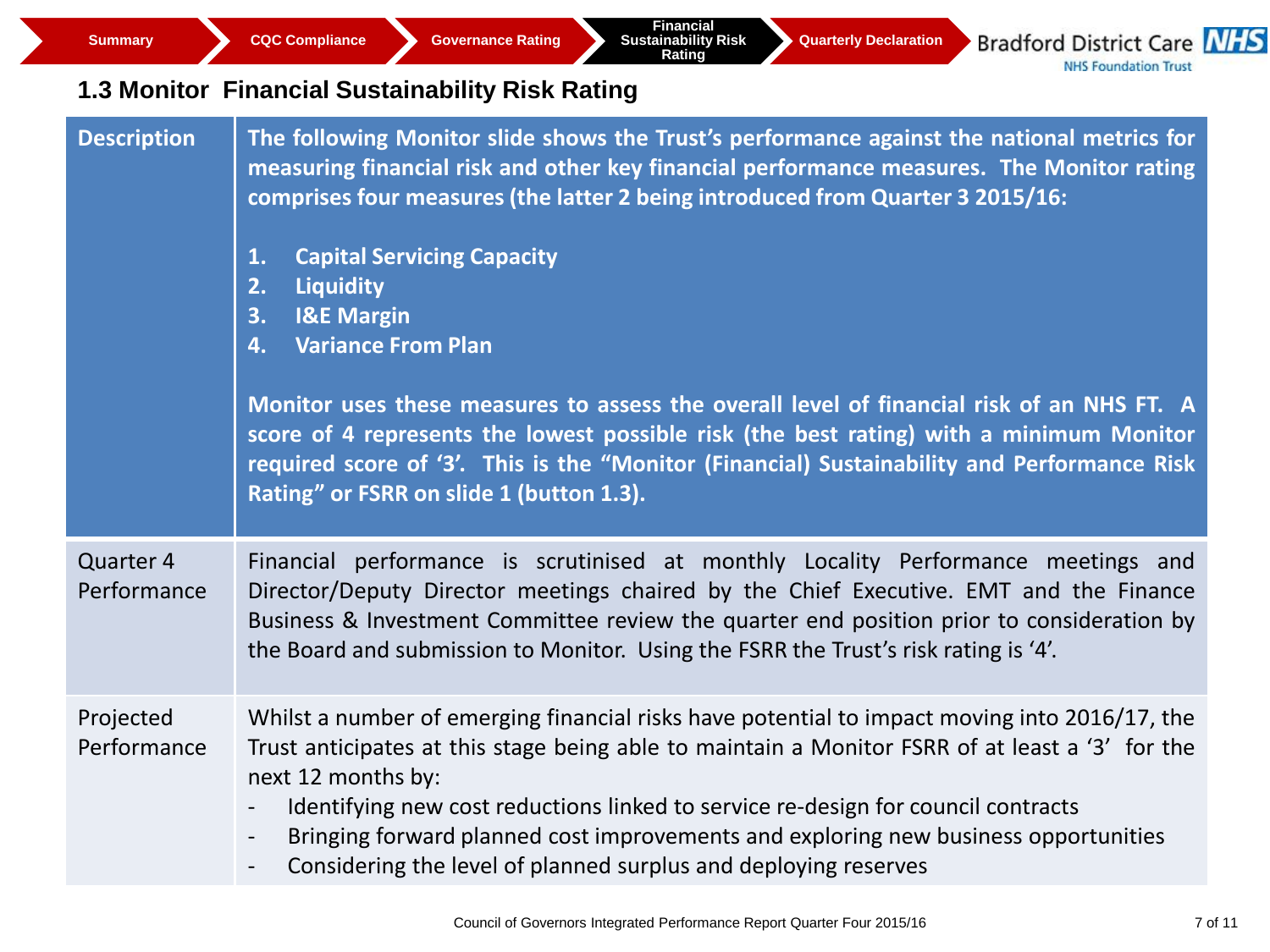

**Financial Sustainability Risk Rating** 

**Quarterly Declaration**

**Bradford District Care NHS NHS Foundation Trust** 

# **1.3 Monitor Financial Sustainability Risk Rating**

| <b>Financial Sustainability Risk Ratings (updated from August 2015 RAF) for</b><br><b>Bradford District Care NHS Foundation Trust</b> |                                                   |                                                     |                                                |                                                    |  |  |  |
|---------------------------------------------------------------------------------------------------------------------------------------|---------------------------------------------------|-----------------------------------------------------|------------------------------------------------|----------------------------------------------------|--|--|--|
|                                                                                                                                       | <b>Plan For</b><br><b>YTD ending</b><br>31-Mar-16 | <b>Actual For</b><br><b>YTD ending</b><br>31-Mar-16 | <b>Plan For</b><br>Year<br>ending<br>31-Mar-16 | <b>Forecast For</b><br>Year<br>ending<br>31-Mar-16 |  |  |  |
| <b>Capital Service Cover rating</b>                                                                                                   | 4                                                 | 4                                                   | 4                                              | 4                                                  |  |  |  |
| <b>Liquidity rating</b>                                                                                                               | 4                                                 | 4                                                   | 4                                              | 4                                                  |  |  |  |
| <b>I&amp;E Margin rating</b>                                                                                                          | 4                                                 | 4                                                   | 4                                              | 4                                                  |  |  |  |
| <b>I&amp;E Margin Variance From Plan rating</b>                                                                                       | 4                                                 | $\overline{\mathbf{3}}$                             | 4                                              | 3                                                  |  |  |  |
| <b>Overall Financial Sustainability Risk Rating</b>                                                                                   | 4                                                 | 4                                                   | 4                                              | 4                                                  |  |  |  |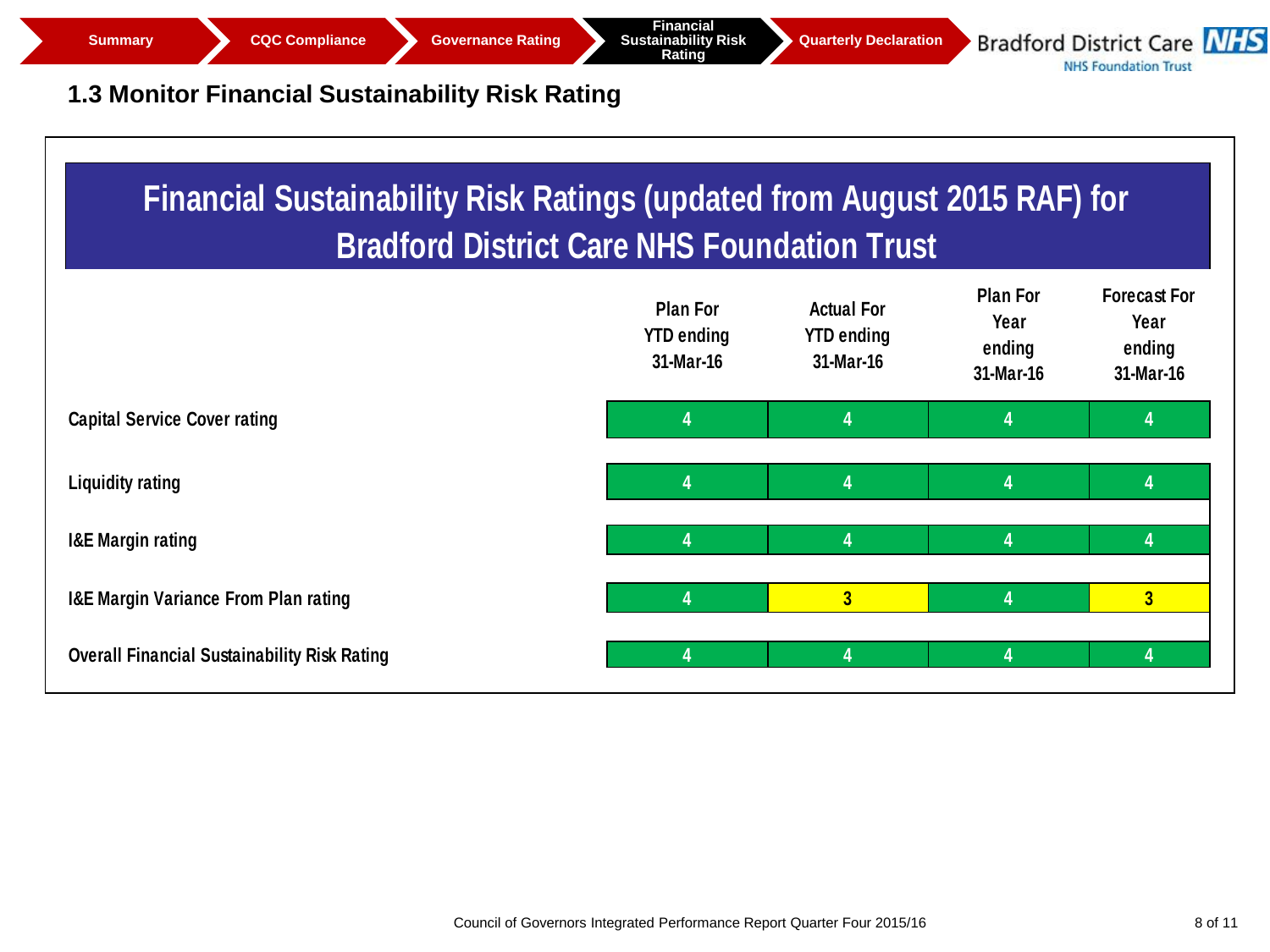

**NHS Foundation Trust** 

| <b>Financial Performance Summary</b>                  |                        |                            |                                                                                                                                                                                                                                                                                                                 |  |  |  |  |  |
|-------------------------------------------------------|------------------------|----------------------------|-----------------------------------------------------------------------------------------------------------------------------------------------------------------------------------------------------------------------------------------------------------------------------------------------------------------|--|--|--|--|--|
| <b>Proposed Board RAG Rating</b>                      | Year to<br><b>Date</b> | <b>Forecast</b><br>2015/16 | Commentary                                                                                                                                                                                                                                                                                                      |  |  |  |  |  |
| <b>Statement of Comprehensive</b><br>Income (SoCI)    |                        | ◠                          | A surplus of £1,346k has been reported for the year, which is in line with plan.                                                                                                                                                                                                                                |  |  |  |  |  |
| <b>Statement of Financial Position</b><br>(SoFP)      |                        | $\bullet$                  | Current assets, which includes receivables, accruals and prepayments are £371k<br>less than plan. Current liabilities are £12k less than plan.                                                                                                                                                                  |  |  |  |  |  |
| <b>Statement of Cash Flows (SoCF)</b>                 |                        |                            | A cash flow position currently £184k ahead of plan, which is an improvement on last<br>month's position of £1,255k below plan.                                                                                                                                                                                  |  |  |  |  |  |
| <b>Financial Sustainability Risk Rating</b><br>(FSRR) | $\bullet$              |                            | Achievement of a Financial Sustainability Risk Rating (FSRR) of 4. Risks and<br>mitigation plans identified.                                                                                                                                                                                                    |  |  |  |  |  |
| <b>Cost Improvement Programmes</b><br>(CIPs)          |                        | $\bullet$                  | Delivery of £6,877k CIPs against a net plan of £6,376k. This represents an over-<br>achievement of £501k or 8% against plan. Substitution schemes have delivered an<br>additional £360k to offset the slippage from ITC and ATU schemes.                                                                        |  |  |  |  |  |
| <b>Capital Expenditure</b>                            |                        |                            | Capital expenditure has overspent by £17k in relation to a small number of estates<br>schemes overspending. The overspend represents a variance against plan of 0.5%.<br>Foundation Trusts do not have Capital Resourcing limit targets, and therefore this<br>does not represent a breach in financial duties. |  |  |  |  |  |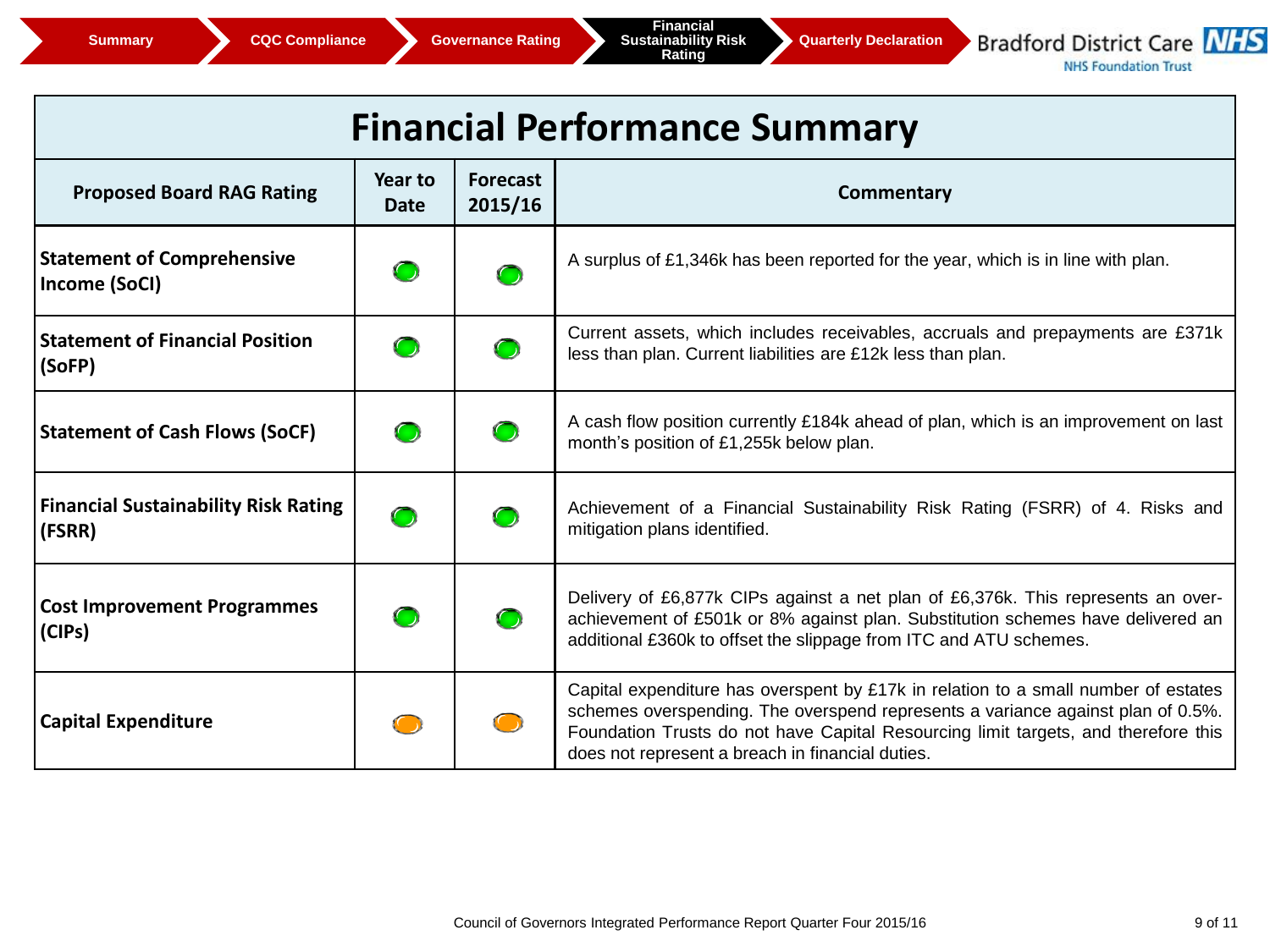**Quarterly Declaration**

**Bradford District Care NHS NHS Foundation Trust** 

### **Monitor - Quarter 3 return and Board Governance Statements**

| <b>Description</b>       | Foundation Trusts must submit a confirmation of their rating under the Risk Assessment<br>Framework (RAF) to Monitor on a quarterly basis.<br>The governance rating consists of various elements including Monitor performance<br>indicators (slide 6), changes to the composition of the Board of Directors and any governor<br>elections that have taken place each quarter.<br>The financial rating, via the Financial Sustainability and Performance Risk Rating (FSRR)<br>comprises 4 key metrics (slide 8). |
|--------------------------|-------------------------------------------------------------------------------------------------------------------------------------------------------------------------------------------------------------------------------------------------------------------------------------------------------------------------------------------------------------------------------------------------------------------------------------------------------------------------------------------------------------------|
| Quarter 4<br>Performance | The Trust Board discussed the quarter four position within the Integrated Performance report<br>and assurances provided from Board Committees and agreed compliance with the<br>Governance Statements (slide 11).                                                                                                                                                                                                                                                                                                 |
| Projected<br>Performance | The Trust projects that a number of new financial risks have potential to impact moving into<br>2016/17 however anticipates at this stage being able to maintain a Monitor FSRR of at least a<br>'3' for the next 12 months.                                                                                                                                                                                                                                                                                      |